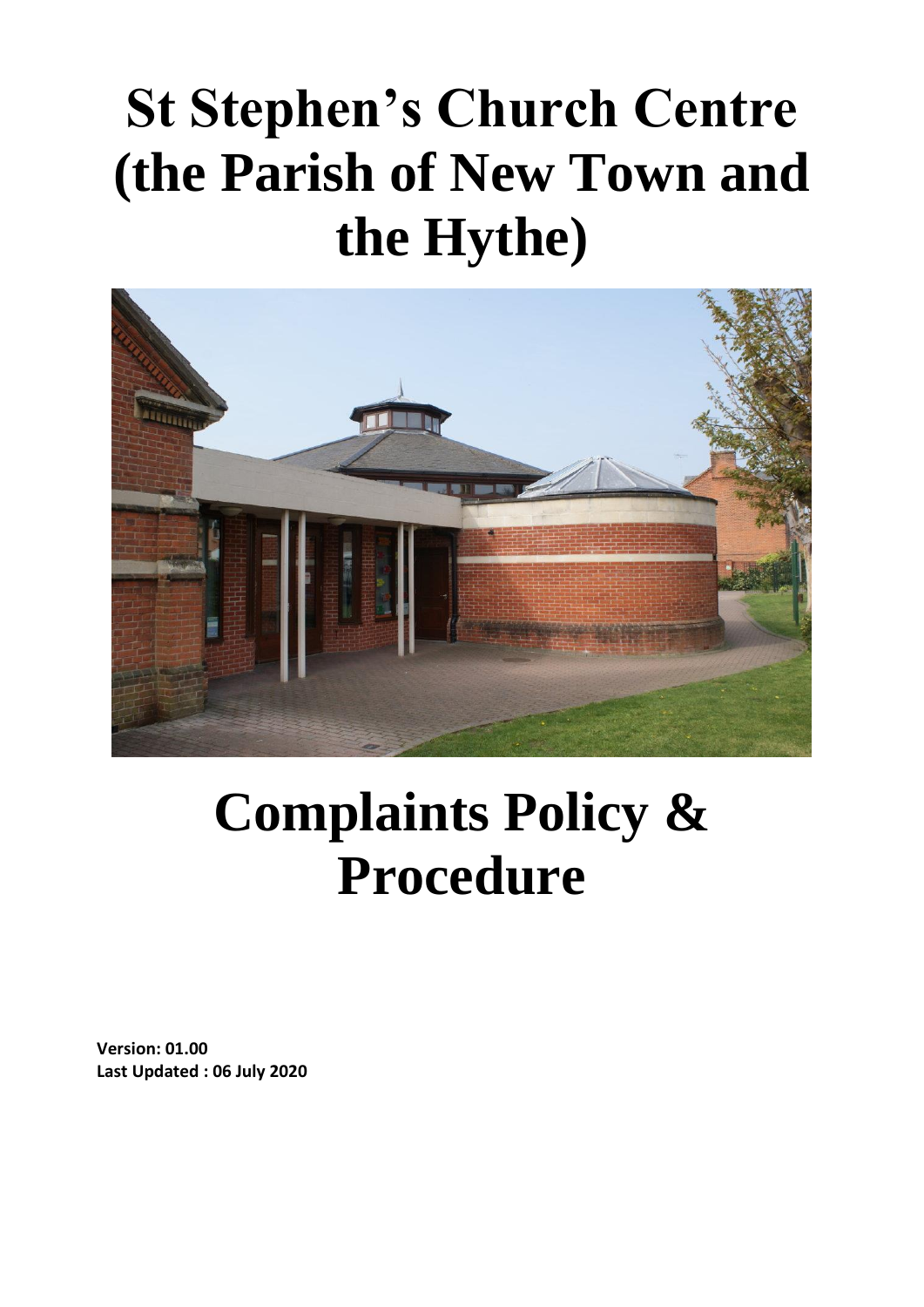### **General Statement of Policy**

The Parochial Church Council (PCC) is committed to its role which primarily includes "*cooperation with the minister in promoting in the parish the whole mission of the Church, pastoral, evangelistic, social and ecumenical*." But there may be a time when you need to complain. In such situations the PCC is committed to fully investigate any such complaint, considering all the facts and evidence pertaining to this and reaching a balanced conclusion as to the validity of any such complaint and any resultant actions which are felt to be needed.

The complaints procedure, as set out below is for those who are unhappy about matters for which the PCC is responsible which have affected them and serves to fulfil the Policy commitments as set out above.

Prior to using this formal complaints procedure as detailed below the PCC encourages an informal approach to the Vicar or a Churchwarden to see if the matter can be resolved in that way.

#### But if your complaint is about:

*Safeguarding of Children or Vulnerable Adults*; please in the first instance contact the Diocesan Safeguarding Adviser at <https://www.chelmsford.anglican.org/safeguarding> [1].

*The Vicar or another minister*; please raise the matter with the Vicar. If the matter remains unresolved you could contact the Archdeacon, at  $b$  colchester@chelmsford.anglican.org.

You may wish to read the leaflet "I have a complaint about misconduct by a member of the clergy – what can I do?" at<https://www.churchofengland.org/media/1937470/makingcomplainta4.pdf> [2].

*Bullying or Harassment* (by adults); you may find it helpful to consult the Diocesan policy on this at https://www.chelmsford.anglican.org/uploads-new/pages/Getting-on-Together-[\\_amended\\_2019.pdf](https://www.chelmsford.anglican.org/uploads-new/pages/Getting-on-Together_-_amended_2019.pdf). [3]

Your employment by the PCC; if you are a PCC employee please refer to and follow the grievance procedure provided for in your terms and conditions of employment.

## **Procedure for making a complaint to the PCC**

Complaints should be made in writing or by email to the PCC Secretary whose name and contact details are set out below. The PCC Secretary will ensure that your complaint is:

- treated seriously
- handled fairly without bias or discrimination
- treated confidentially.

You should complain within 3 months of the event that you are complaining about. You will need to set out:

- your full name and address
- what you think went wrong and why together with how it has affected you including enough details to show why you are aggrieved
- what (if anything) you think the PCC should do to put it right
- what your desired outcome is as a consequence of the complaint

If someone else complains on your behalf, the PCC will need written confirmation from you saying that you agree for that person to act for you.

The PCC Secretary should immediately record receipt of a complaint in a log.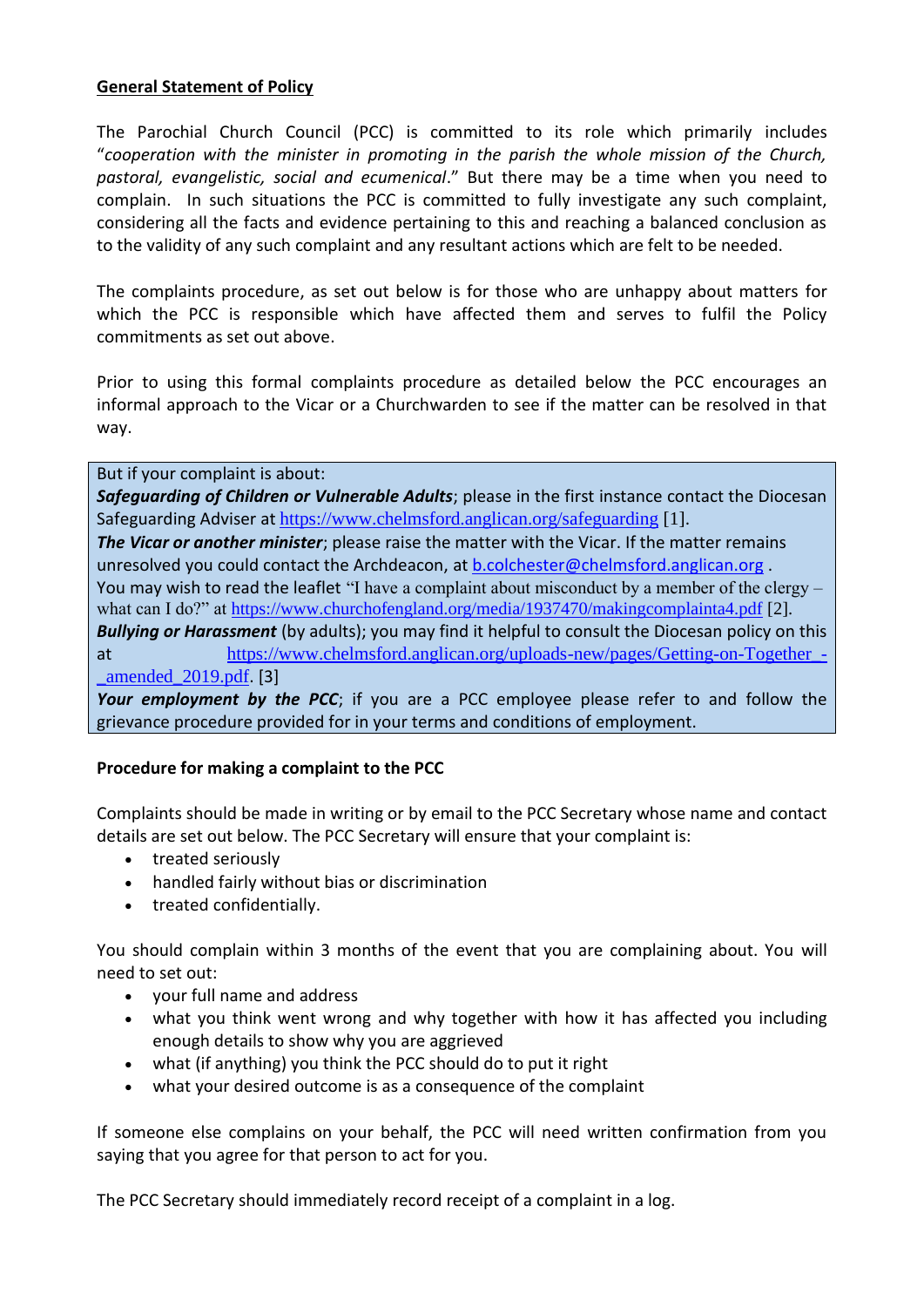#### **How your complaint will be dealt with?**

The PCC Secretary will write to you or send you an email to confirm receipt of your complaint within 10 working days of its receipt and arrange for it to be considered by the PCC at their next PCC Meeting, unless the matter is thought to be sufficiently serious to require a specially convened meeting to take place.. If your complaint refers to particular individuals who are members of the PCC it will meet without them being present (see also Conflicts of Interest Policy).

The PCC will look fairly into your complaint including seeking the views on the matter from any individuals, whether members of the PCC or otherwise, to which your complaint refers. The PCC may appoint one or more persons to look into the matter on its behalf but it will be the PCC that makes any decisions. PCC and any such appointed persons will treat the matter confidentially.

The PCC may invite you to present your complaint to them. If so, you may attend with a friend / representative if you wish. The meeting should be held as informally as possible. The Chair will explain the purpose of the meeting, introduce the members and emphasise confidentiality. The meeting will be minuted by the Committee.

The PCC Secretary will write to you with the conclusions from the PCC review and reasons for that outcome. The PCC Secretary will aim to respond to you in this way as soon as possible, and no longer than 6 weeks the after the date of receipt of your complaint.

This will be the PCC's final response to your complaint.

In the event of an interregnum all complaints made to the PCC will be referred to the Archdeacon and / or Rural Dean

#### **How do I appeal a decision?**

If you remain dissatisfied, you may wish to consider contacting the Charity Commission as while Parochial Church Councils are independent bodies they are charities and as such are regulated by the Charity Commission. The Charity Commission can be contacted either via their website <https://www.gov.uk/complain-about-charity> [4] or by writing to them at Charity Commission First Contact, PO Box 1227, Liverpool L69 3UG.

This policy was adopted by the PCC on 06 July 2020.